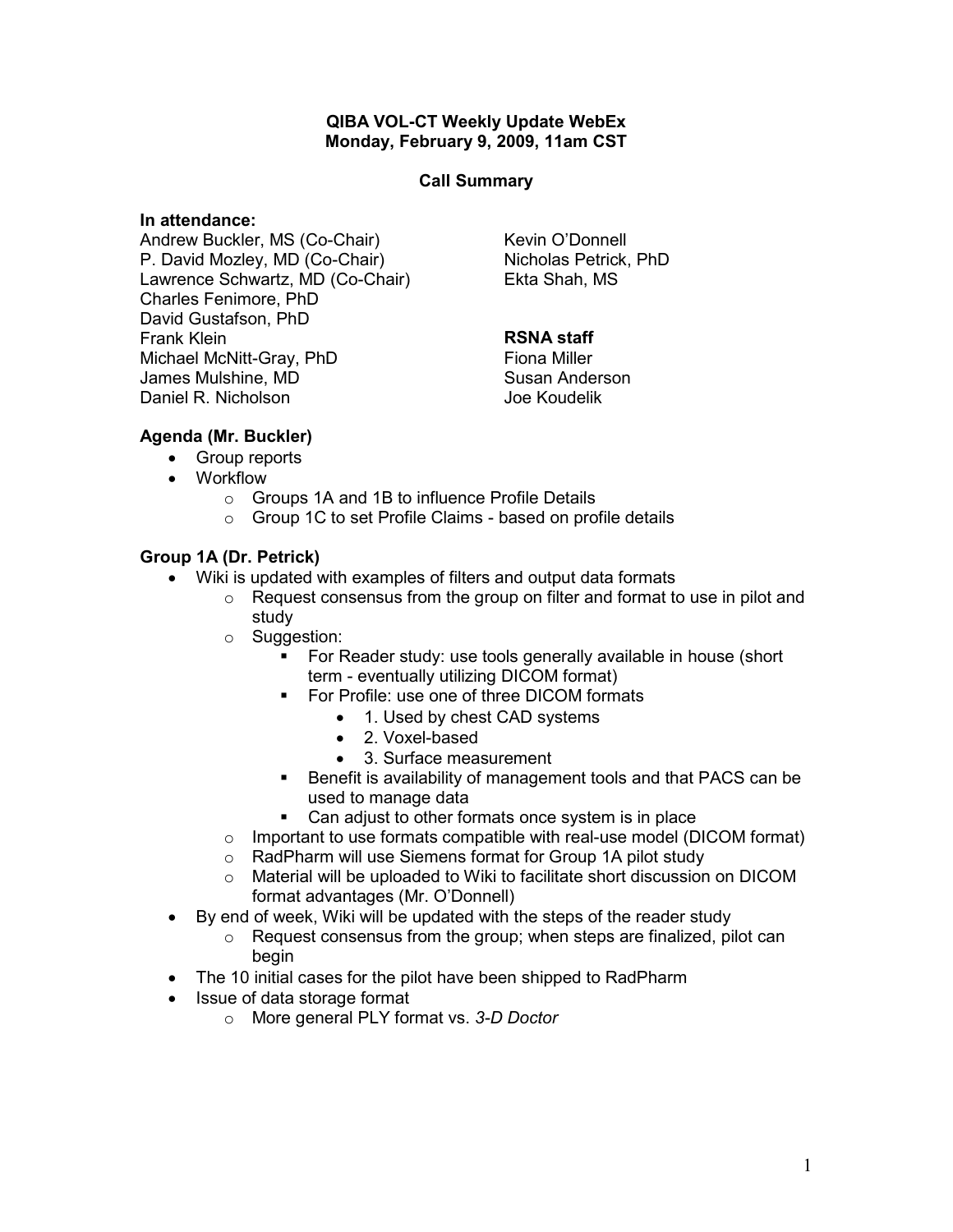# Group 1B (Dr. McNitt-Gray)

- Working on Questions 1&3 of 5 initially identified
	- $\circ$  1: What level of accuracy and precision can be achieved in measuring tumor volumes in patient datasets?
	- $\circ$  3. What is the minimum detectable level of change that can be achieved when measuring tumors in patient data sets under a "No Change" condition? (extension of the MSKCC Coffee Break experiments)
- Dr. Ford will identify RadPharm readers
- Agreement on data analysis needed
- Dr. Fenimore will offer comments based on his experience
- Drs. Schwartz and Zhao will assist with Question 3 (Coffee Break experiment extension)
- Timeline needed
	- o Dependent on Dr Ford's reader availability
	- o Prepared to begin after 1A
- MASK (i.e. segmentation) data to capture coordinates as Group 1A is planning o More discussion required
- Which parameters should be used to improve volume measurements: one set of parameters, mimicked on other scanners?

## Group 1C

• Agreement will be reached on the platforms and centers to be selected and settings under which imagery is to be collected.

## Goal 1

### Measure nodule volume on CT imagery collected from several CT scanners/sites (including single scanners with varying settings). Determine the systems to be used and the system settings to be varied.

- (a) kVp constant. follow up w med. phys.
- (b) mAs constant. follow up w med. phys.
- (c) collimation fixed (+)
- (d) field of view (rib-to-rib == closest possible view)
- (e) reconstruction filters follow-up with radiologists (Dr. Hayes) to find "equivalent" filters

Site selection – poll the team. Scanners follow sites.

- Field of View (FOV)
	- $\circ$  Not a core part of study but a side line not known whether FOV is a contributor to variance
	- o Scale for translation into clinical practice; workflow may be too difficult
	- o Is FOV always bilateral?
		- May want larger FOV than "rib-to-rib" for metastases to scapula, etc.
		- Technologists' terminology may provide better wording, e.g. "skinto-skin"
	- o Working with phantoms, is it possible to do both larger and smaller FOV?
	- $\circ$  Reserve this issue for smallest detectable change, e.g. if using narrow FOV, use two different lesions in two different locations
	- o Trial sites for Merck routinely use a 55cm FOV
	- o Within a range, variance will be very low